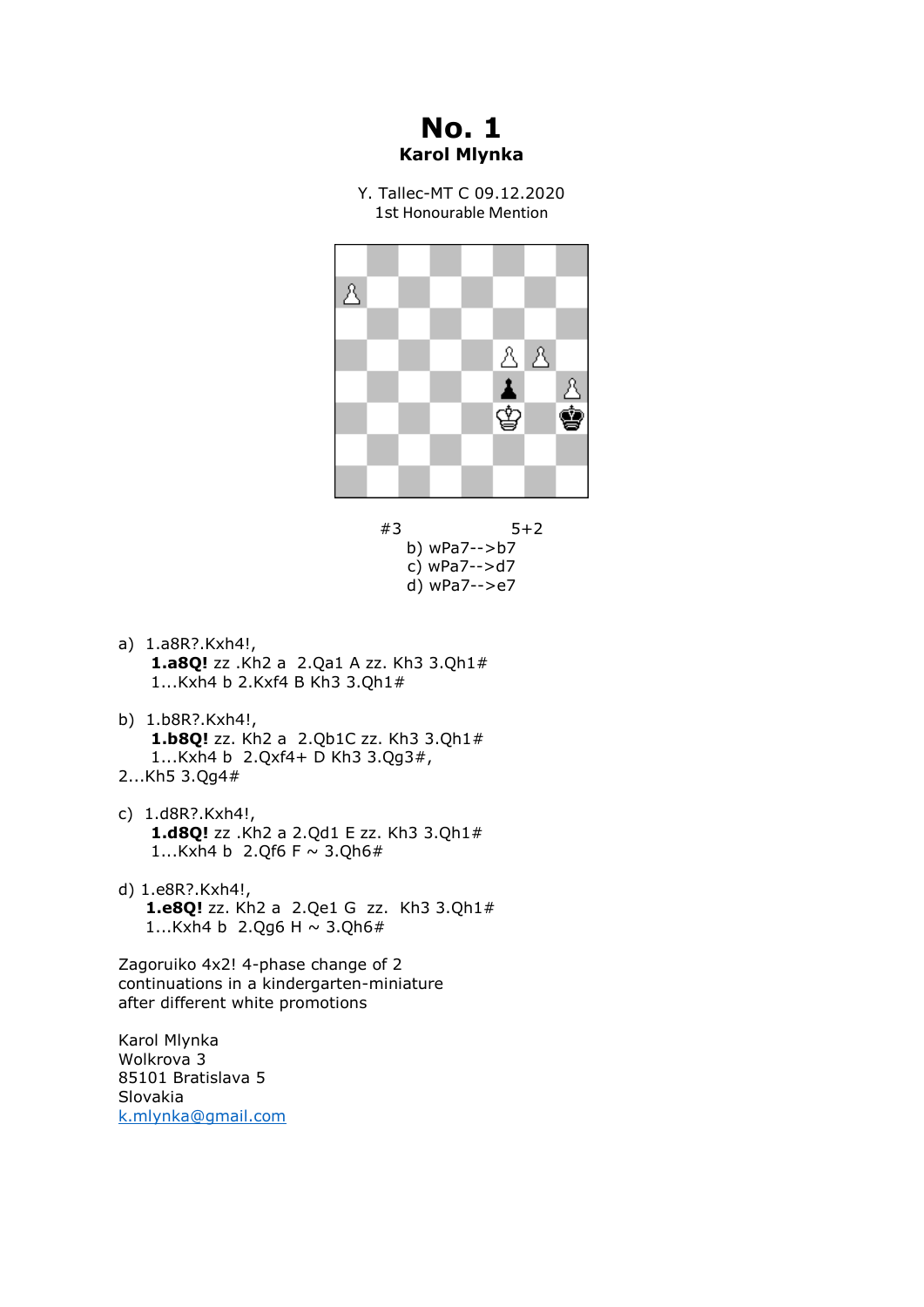**No. 2 Karol Mlynka**

JT Štefan Sovík-75 C 29.12.2019 Prize for miniature



#3 4+3

1.Ra1? A (2.Ra8#) Kb8 a 2.Be5 C zz. Kc8 3.Ra8#, 1...Kd8 c 2.Bf6+ D Kc8/Ke8 3.Ra8#, 1...c6! b,

1.Kf7? B (2.Rg8#) c6 b 2.Be5 C  $\sim$  3.Rg8#, 1...Kb8! a,

**1.Be5!** C zz. Kb8 a 2.Ra1 A zz. Kc8 3.Ra8#, 1...c6 b 2.Kf7 B  $\sim$  3.Rg8#, 1...Kd8 c 2.Kf7 B  $\sim$  3.Rg8#.

Banny, 2-fold Salazar, changed and transferred continuations in 3 phases of a miniature without white Pawns.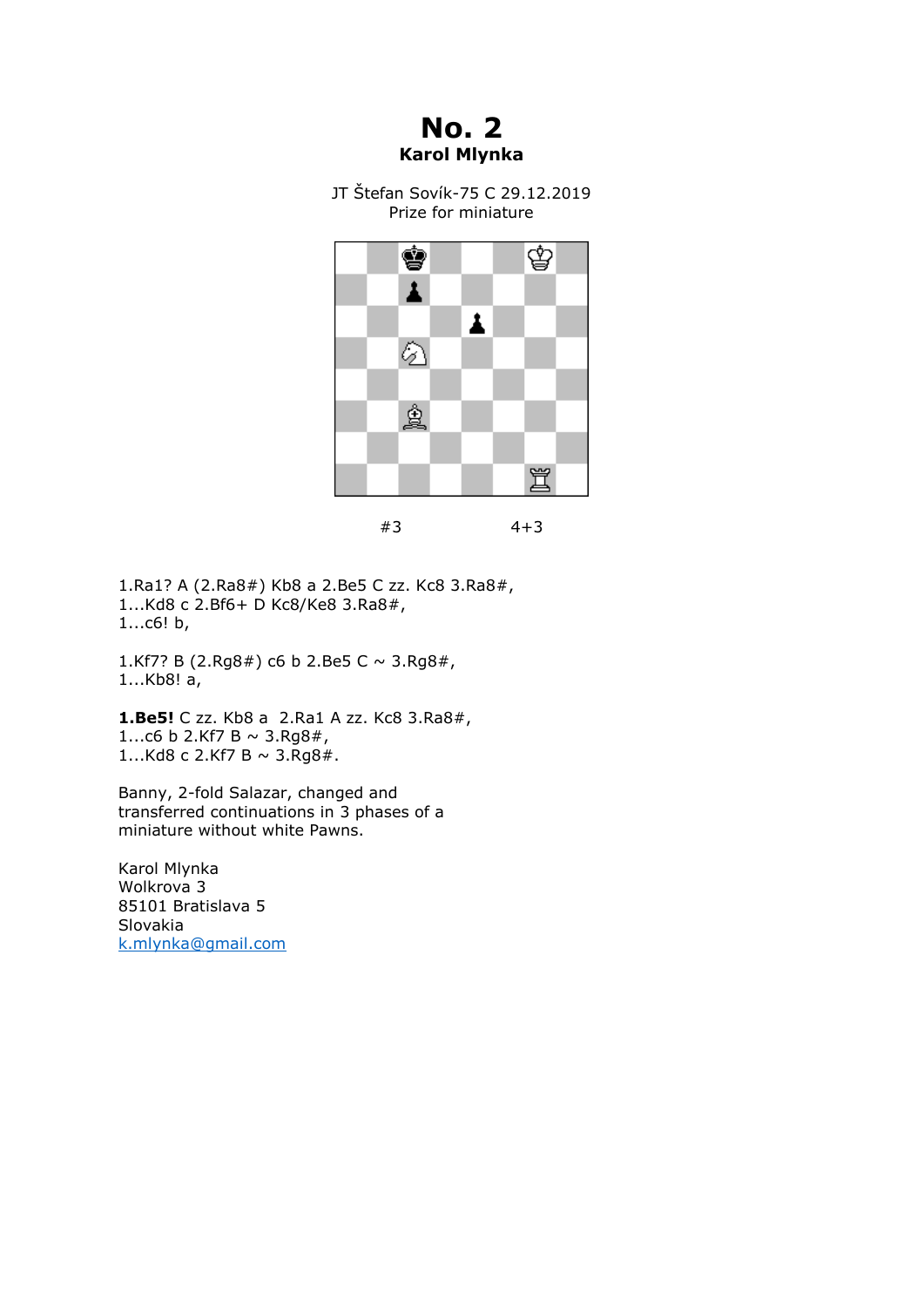## **No. 3 Karol Mlynka**

778 Pat a mat 9, 2020/ no. 113



<sup>#3 9+7</sup>

1...a3 a 2.R\*d3 A zz..Qe5+ 3.B\*e5#, 2...Qd4 3.Q\*d4#, 2...Qc3 3.Q\*c3#,

1.b\*a4? zz. b\*a4 b 2.Rc4 B ~ 3.Rc1#, 2...Qe5+ 3.B\*e5#, 2...Qd4 3.Q\*d4#, 2...Qc3 3.Q\*c3#, 1... Q\*d2!,

**1.R\*d3!**  $A \sim 2$ .Rc3!!  $\sim 3$ .Rc1#, 2...Qc2 3.R\*c2#, 2...Q\*c3 3.Q\*c3#,

1...a\*b3 c 2.R\*b3 C ~ 3.Q\*b2#, 2...Qe5+ 3.B\*e5#, 2...Qd4 3.Q\*d4#, 2...Qc3 3.Q\*c3#.

3-phase radical change of continuation and change of move function. Masked white battery with pinning and successive reunpinning of BQ in the solution. Refutation as defence. 3 new checks on the long pin-line.